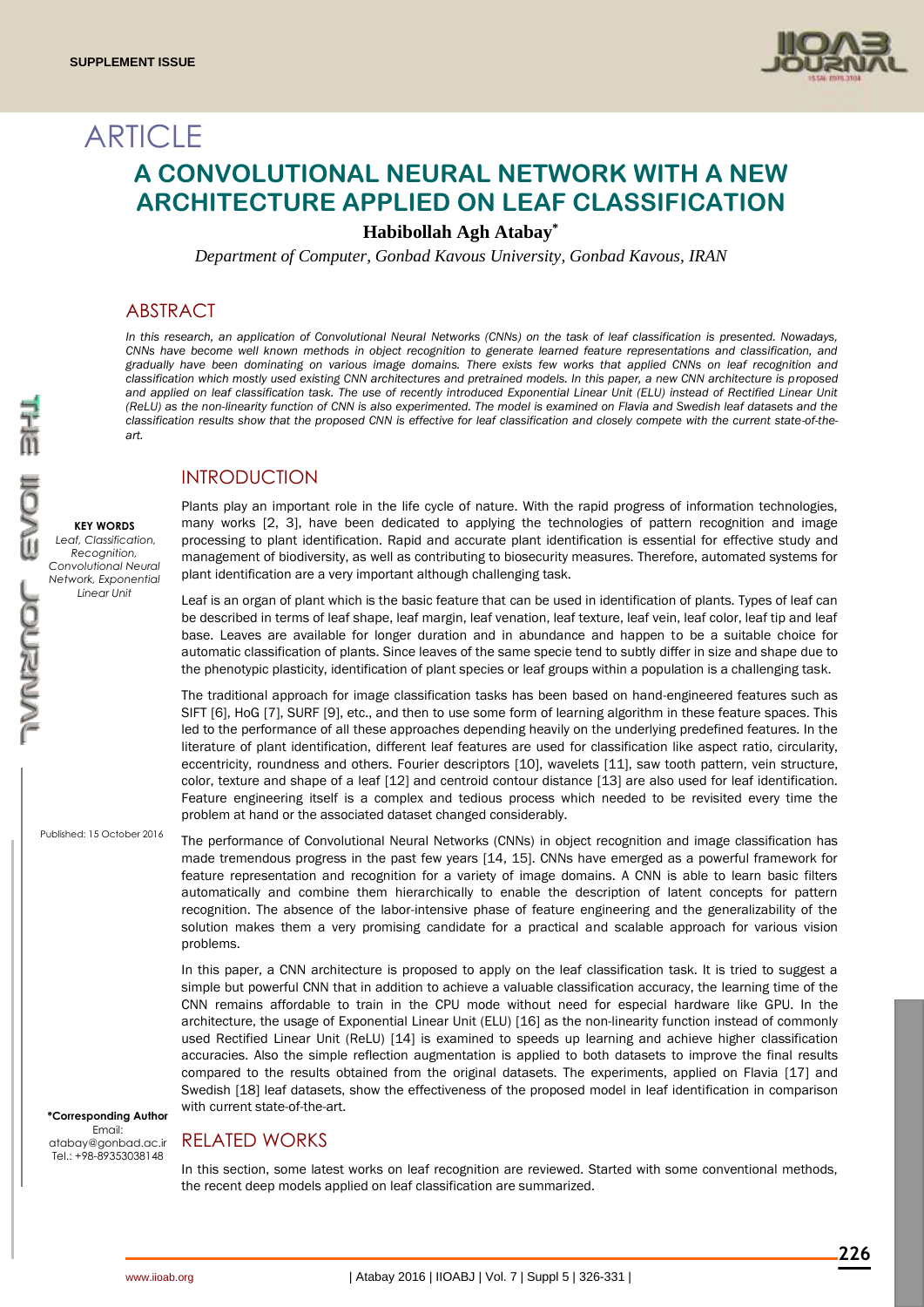

Since shape of leaves vary between different species, provides valuable information for plant identification. The existing methods for shape representation and identification can be classified into contour-based and region-

| <b>Attributes</b>        | L1         |            | L <sub>2</sub> |            | L3               | L4         | L <sub>5</sub> |
|--------------------------|------------|------------|----------------|------------|------------------|------------|----------------|
| Type                     | Conv       | Pool       | Conv           | Pool       | Conv             | Conv       |                |
| <b>Filter Size</b>       | $5\times5$ | $5\times5$ | $5\times5$     | $5\times5$ | $5\times5$       | $1\times1$ |                |
| <b>Stride</b>            |            | 5          |                |            |                  |            | SoftMax        |
| <b>Number of Filters</b> | 100        | 100        | 250            | 250        | 100 <sup>°</sup> | 100        |                |
| <b>Output Size</b>       | 78×78      | 37x37      | $17\times17$   | 7x7        | $1\times1$       | $1\times1$ |                |

#### **Table 1:** The proposed CNN architecture

based methods [19]. In the former one, the shape features are extracted only from the contour, while in the latter one, the shape features are extracted from the whole shape region. Up to now, many contour-based descriptors and region-based descriptors have been proposed for leaf shape recognition. Recently, [13] presented a contour-based approach to describe shape of leaves called Centroid Contour Distance (CCD). CCD calculates the distance between the midpoint and the points on the edge corresponding to interval angle. These features was used to feed a Probabilistic Neural Network to classify the leaf shapes. In another work [5], the method, termed multi-scale arch height (MARCH), was proposed to use hierarchical arch height features at different chord spans extracted from each contour point to provide a compact, multi-scale shape descriptor. This algorithm was aimed to effectively capture the global and detailed features and provide a coarse-to-fine shape description of the leaf. The classification rate was calculated using the 1-nearest-neighbor classification rule and a prototype system for online plant leaf identification was developed for use on a mobile platform. In [4], an evolutionary optimization methodology was proposed to support parameter adjustment of a multi-scale shape descriptor for feature extraction and representation of leaf shapes in a high dimensional space.

The most recent works, have extensively analyzed the various features of leaf images. For example in [8], the invariant recognition of 2D binary images of tree leaves was considered. Two methods for invariant pattern recognition based on 2D Fourier power spectrum with guaranteed translation invariance were proposed. The first method introduced the features invariant to translation, scaling, rotation and mirroring (TSO invariance) and the second, presented the features invariant to general affine transform (A invariance). Harmonic analysis of power fluctuations around paths generated Fourier coefficients and their square absolute values were used as TSO/A invariant descriptors. After TSO/A invariant processing of thresholded digital images, kernel Support Vector Machine or self-organizing neural network was used for leaf categorization. In another work [1], an approach for the classification of leaf, based on the characterization of texture, shape, and color properties was proposed. An original plant leaf was preprocessed initially using the cellular automata (CA) filter to minimize the noise. For enhancing the contrast and quality of the image, the histogram equalization and ROI segmentation were applied respectively. The proposed feature extraction techniques overcome the difficulties faced by the existing GLCM and LBP methods. The descriptor comprised of Haralick texture based features, Gabor features, shape features, and color features. Subsequently, the kernel-based PSO was presented to overwhelm the issue of time complexity of selecting the optimum features. Finally, the Fuzzy Relevance Vector Machine (FRVM) was employed to recognize the type of leaves.

Convolutional Neural Networks (CNNs) are multi-layer supervised networks which can learn features automatically from datasets. For the last few years, CNNs have achieved state-of-the-art performance in almost all important classification tasks. It can perform both feature extraction and classification under the same architecture. However, latest studies have shown that state of the art performance can be achieved with networks trained using generic data.

A few papers have suggested the use of CNNs on the leaf identification task in recent years. [20] developed an application which classifies the type of a tree, based on a picture of one of its leaves. The system, utilized a CNN in an android mobile application to classify natural images of leaves, trained on the ImageCLEF 2012 plant identification task training set. The proposed architecture was consisted of one convolutional layer followed by a pooling layer and two fully connected layers applied on input images of size 60×80 pixels. AlexNet [14] is a deep convolutional neural network model poposed to detection of objects in large-scale datasets. [3] suggested a reduced version of AlexNet for leaf identification. They used Parametric Rectified Linear Units (PReLUs) instead of ReLUs and gray-scale images as input in their model. In [21], a one-to-one connection layer, named as single connected layer (SCL), was added into the proposed CNN architecture to make some improvements. This method was experimented on ICL leaf database, and the results reflected the rise of the precision.

Plant disease recognition is another field of research that mostly include the leaf identification process. [22], was concerned with a new approach to the development of plant disease recognition model, based on leaf image classification, by the use of deep CNNs. The developed model was able to recognize 13 different types of plant diseases out of healthy leaves, with the ability to distinguish plant leaves from their surroundings. The dataset used in this paper, gathered by authors and assessed by agricultural experts.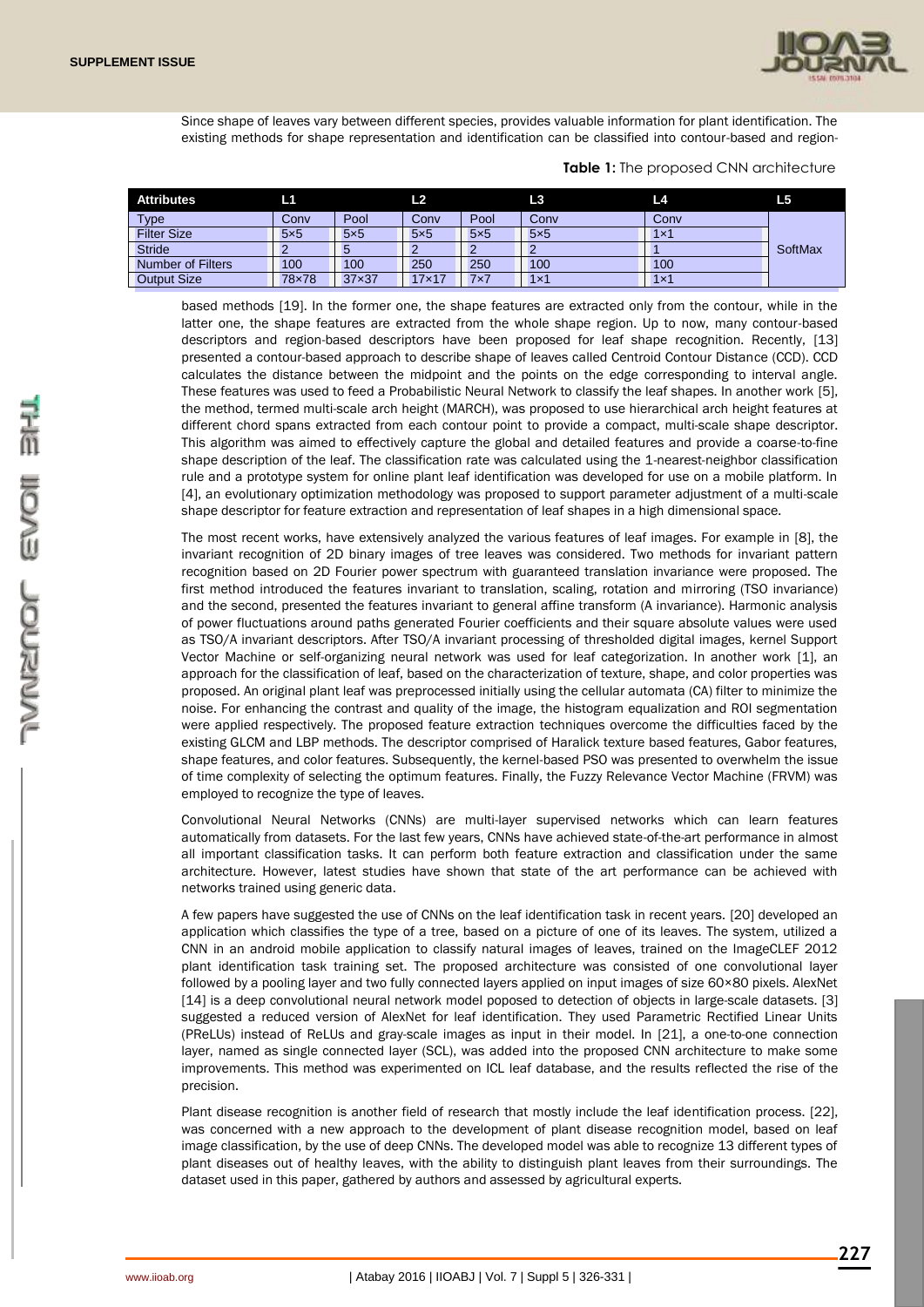

## CONVOLUTIONAL NEURAL NETWORKS

Convolutional Neural Network (CNN) is an effective identification method, developed in recent years, that caused widespread attention. Now, CNN has become one of the most efficient methods in the field of pattern classification and recently, has been used more widely in the field of image processing [14, 23], and it can reach a better performance than traditional methods [24] through wide verification.

CNN consists of one or more pairs of convolutional and max pooling layers. A convolutional layer applies a set of filters that process small local parts of the input where these filters are replicated along the whole input space. A max-pooling layer generates a lower resolution version of the convolutional layer activations by taking the maximum filter activation from different positions within a specified window. This adds translation invariance and tolerance to minor differences of positions of objects parts. Higher layers use more broad filters that work on lower resolution inputs to process more complex parts of the input. Top fully connected layers finally combine inputs from all positions to do the classification of the overall inputs. This hierarchical organization generates good results in image processing tasks.

#### EXPONENTIAL LINEAR UNIT

All neurons in a neural network usually have nonlinear activation units associated with them that convert input space to a linearly separable space. The most common nonlinear activation in shallow neural networks is sigmoid function but in deep neural networks, ReLU is the favorite one because of the practically better results. Recently [16] have introduced Exponential Linear Unit (ELU) which have improved learning characteristics in deep neural networks compared to the units with other activation functions. Like ReLUs, ELUs alleviate the vanishing gradient problem via the identity for positive values but in contrast to ReLUs, they have negative values which allows them to push mean unit activations closer to zero with lower computational complexity. The formulation of ELU with  $\alpha > 0$  is as follows.

$$
f(x) = \begin{cases} x & \text{if } x > 0 \\ \alpha(\exp(x)-1) & \text{if } x \le 0 \end{cases}, \quad f'(x) = \begin{cases} 1 & \text{if } x > 0 \\ f(x) + \alpha & \text{if } x \le 0 \end{cases}, \tag{1}
$$

The ELU hyper-parameter  $\alpha$  controls the value to which an ELU saturates for negative net inputs.

#### THE PROPOSED CNN MODEL

CNN architectures vary with type of images and especially when input image sizes are different. In this paper, the size of input images is considered to be 160×160 pixels. The proposed architecture is described in [Table 1]. After each Conv layer a ReLU or ELU activation function is used and for each pooling layer, MaxPooling approach is applied. The fully connected layers are defined as convolutional layers with the filter size of  $1\times1$  as it is conventional in MatConvNet [25]. The final layer has 32 or 15 output units corresponding to 32 and 15 category of leaves in Flavia and Swedish leaf datasets. After all layers, a SoftMax loss is placed.

#### EXPERIMENTS AND RESULTS

The proposed method is applied on Flavia [17] and Swedish [18] leaf datasets . Flavia dataset contains leaves of 32 plant species with 1907 samples. All the input leaf images are 1600×1200 which are resized to the later dimension. Swedish dataset contains 15 species of Swedish tree leaves with 75 samples in each. Some



**Fig. 1:** Sample of datasets prepared for the experiments: (a) Flavia Dataset (b) Swedish Leaf Dataset. …………………………………………………………………………………………………………………………………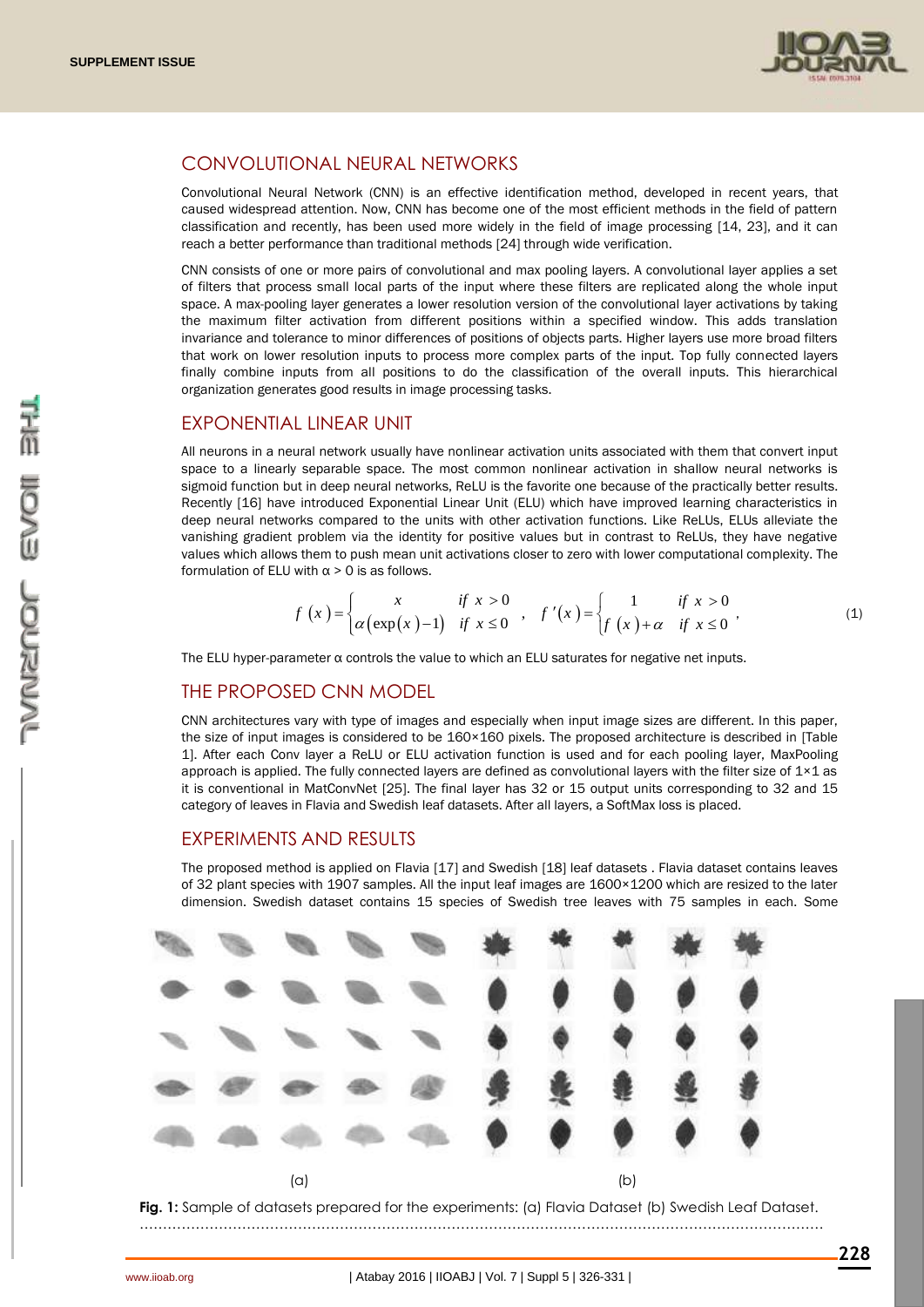

samples of these datasets are showed in [Fig. 1].



curves of validation errors of experiments of the different values of the parameter of ELU applied on Flavia dataset without augmentation

In the first step, leaf color images are converted to grayscale by extracting the green channel of colors because this channel is better represent the pattern of leaves. Then the values of pixels are mapped from [0, 255] to [0, 1]. To resize images to the desired size of 160×160 pixels, first images are resized such that the larger dimension of them are equal to 160, then the smaller one are padded with pixels having the value of 1. In the next step, the data augmentation methods are applied to dataset. Data augmentation, is a method to generate extra samples from a given image which is commonly used in CNNs. The proposed model is compared in the cases of datasets without augmentation and datasets with simple horizontal reflection augmentation. After augmentation, datasets are separated to 70%, 10% and 20% as training, validation and test sets, respectively.

CNNs have hyper-parameters which are the parameters that will not be learned, thus commonly are specified intuitively. Aside from the model itself, hyper-parameters include the learning rate, momentum (if used), weight decay, Initial weights, mini-batch size and the maximum number of epochs. In this work those hyperparameters are set as, fixed to 0.001, 0.9, 0.0005, randomly selected from standard normal distribution multiplied by 0.01, 100 and 100, respectively. The model is trained by stochastic gradient descent with momentum. For the parameter of ELU, some values including 0 (which equals to ReLU), 0.1, 0.3, 0.5 and 0.8 are experimented and it is observed that the value of 0.7 results better convergence and classification accuracy among them. [Fig. 2] illustrates the curves of validation errors of experiments of the different values of the parameter of ELU applied on Flavia dataset without augmentation.

The leaf classification accuracies (the mean average precisions) of the proposed CNN on Flavia and Swedish leaf datasets, are reported in [Table 2]. For each experiments on a dataset with specific augmentation, top 1 and top 5 accuracies in the cases of original and augmented (with reflection augmentation) datasets are presented. The classification accuracies of conventional methods, experimented on both datasets are represented in [Table 3]. Among the recent methods, applied on these datasets, none of them have used CNNs for feature representation and classification; existing few works [3, 20, 21], applied their methods only on ICL dataset which it was not accessible during the experiments of this work.

In [Table 2], it is observed that ELU-based CNNs slightly outperforms ReLU-based ones but it must be noted that the use of ELUs, slows down the process of training in comparison to ReLUs because of the relative complexity of the function of ELU. [Table 3] shows that CNN-based feature learning and classification is easily compete with the current results of conventional approaches. Regardless of very extensive methods such as [1] that almost approached to 100% accuracy on these datasets, the proposed method outperforms current stateof-the-art, without need to devise multiple feature types and descriptors that may not work well on different inputs. Also this method is a learner which its learned model can be matured by feeding new inputs.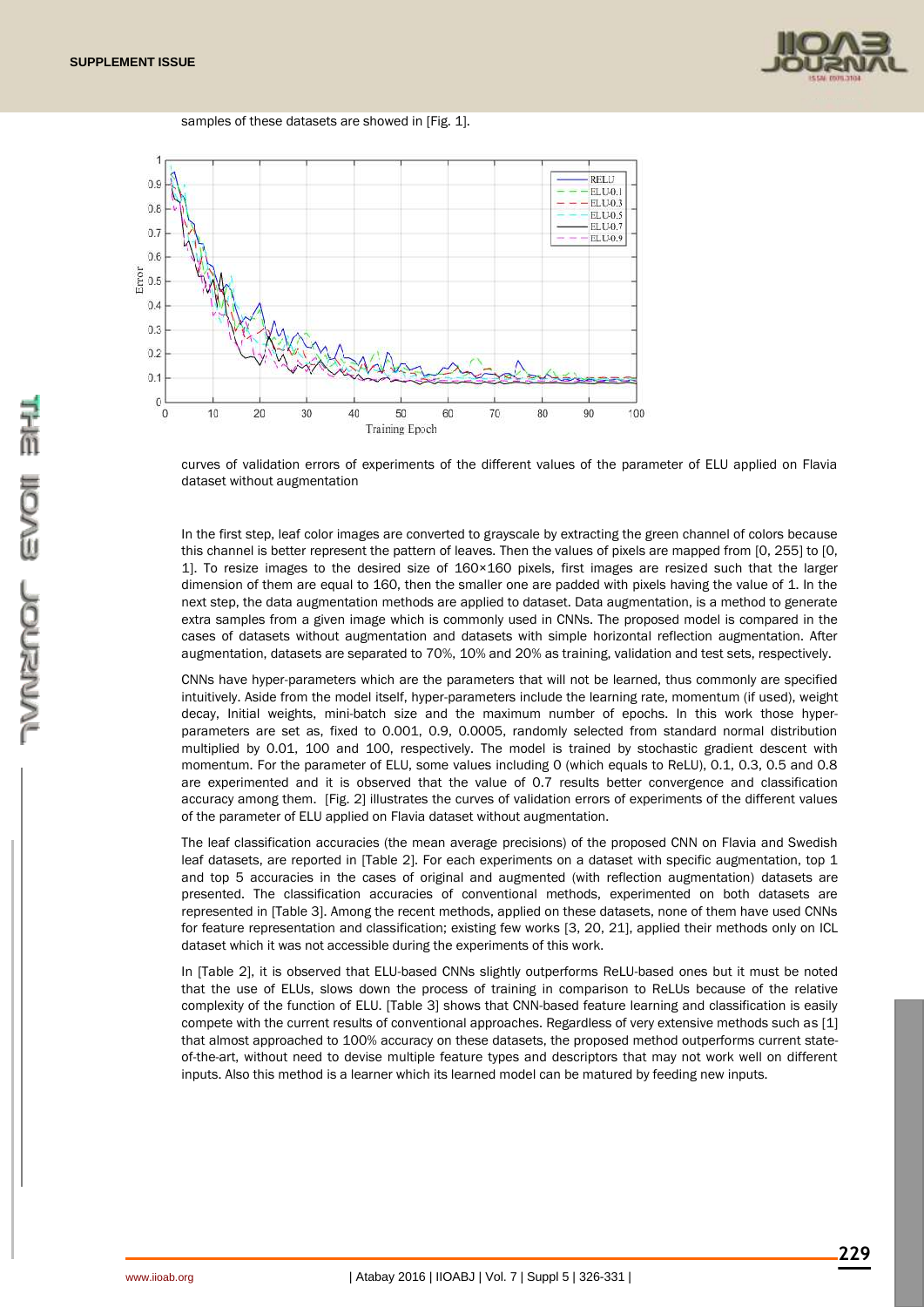

|  | <b>Dataset</b> | Augmentation | Type of function | Top1  | Top5  |
|--|----------------|--------------|------------------|-------|-------|
|  |                | <b>No</b>    | <b>ReLU</b>      | 96.33 | 99.74 |
|  | Flavia         |              | <b>ELU</b>       | 96.85 | 99.74 |
|  |                | Yes          | <b>ReLU</b>      | 96.46 | 100   |
|  |                |              | <b>ELU</b>       | 97.24 | 100   |
|  | Swedish        | <b>No</b>    | <b>ReLU</b>      | 96.00 | 100   |
|  |                |              | <b>ELU</b>       | 96.89 | 100   |
|  |                | Yes          | <b>ReLU</b>      | 98.00 | 100   |
|  |                |              | <b>ELU</b>       | 99.11 | 100   |

**Table 2:** The classification accuracies of the different experiments of the proposed CNN

**Table 3:** Comparison of classification accuracies on Flavia and Swedish leaf datasets

|                  | <b>Flavia leaf dataset</b> | <b>Swedish leaf dataset</b> |          |  |
|------------------|----------------------------|-----------------------------|----------|--|
| Method           | Accuracy                   | Method                      | Accuracy |  |
|                  | 99.87                      |                             | 99.50    |  |
| The proposed CNN | 97.24                      | The proposed CNN            | 99.11    |  |
| [4]              | 95                         | [5]                         | 97.33    |  |
|                  | 91                         | [8]                         | 96.53    |  |

# **CONCLUSIONS**

In this paper a novel CNN architecture was designed for leaf classification task. The model is based on 160×160 grayscale input images that obtained from Flavia and Swedish leaf datasets. The green channel of colorful leaf images was selected as grayscale version of them. The effect of horizontal reflection augmentation of datasets were presented but further augmentations such as shift and rotation was not applied because of the already good performance of the model but in object recognition literature the use of multiple augmentation (including shift and rotation) is also common to further improve the results. The substitution of well-known ReLU activation functions with newly suggested ELUs was also experimented that showed that although ELUs, slightly improved the quality of classification, but increased the learning time thus the use of ReLU in deep architectures seems more effective than ELUs. The results showed that the proposed architecture for CNN-based leaf classification is closely compete with the latest extensive approaches on devising leaf features and classifiers.

CONFLICT OF INTEREST There is no conflict of interest.

#### ACKNOWLEDGEMENTS

FINANCIAL DISCLOSURE None

# **REFERENCES**

- [1] VijayaLakshmi B, Mohan V. [2016] Kernel-based PSO and FRVM: An automatic plant leaf type detection using texture, shape, and color features. Computers and Electronics in Agriculture. 125:99-112.
- [2] Lavania S, Matey PS. [2014] Leaf recognition using contour based edge detection and SIFT algorithm. In: Computational Intelligence and Computing Research (ICCIC), 2014 IEEE International Conference on, IEEE, pp. 1-4.
- [3] Wu Y.-H, Shang L, Huang Z.-K, Wang G, Zhang X.-P. Convolutional Neural Network Application on Leaf Classification. In: International Conference on Intelligent Computing, [2016], Springer, pp. 12-7.
- [4] De Souz, MM, Medeiros FN, Ramalho GL, et al.[2016] Evolutionary optimization of a multiscale descriptor for leaf

shape analysis. Expert Systems with Applications. 63:375-85.

- [5] Wang B, Brown D, Gao Y, La Salle J. [2015] MARCH: Multiscale-arch-height description for mobile retrieval of leaf images. Information Sciences. 302: 132-148.
- [6] Lowe DG. [2004] Distinctive image features from scaleinvariant keypoints. International journal of computer vision. 60:91-110.
- [7] Dalal N, Triggs B. [2005] Histograms of oriented gradients for human detection. In: 2005 IEEE Computer Society Conference on Computer Vision and Pattern Recognition (CVPR'05), IEEE, 1: 886-893.
- [8] Horaisová K, Kukal J. [2016] Leaf classification from binary image via artificial intelligence. Biosystems Engineering. 142: 83-100.